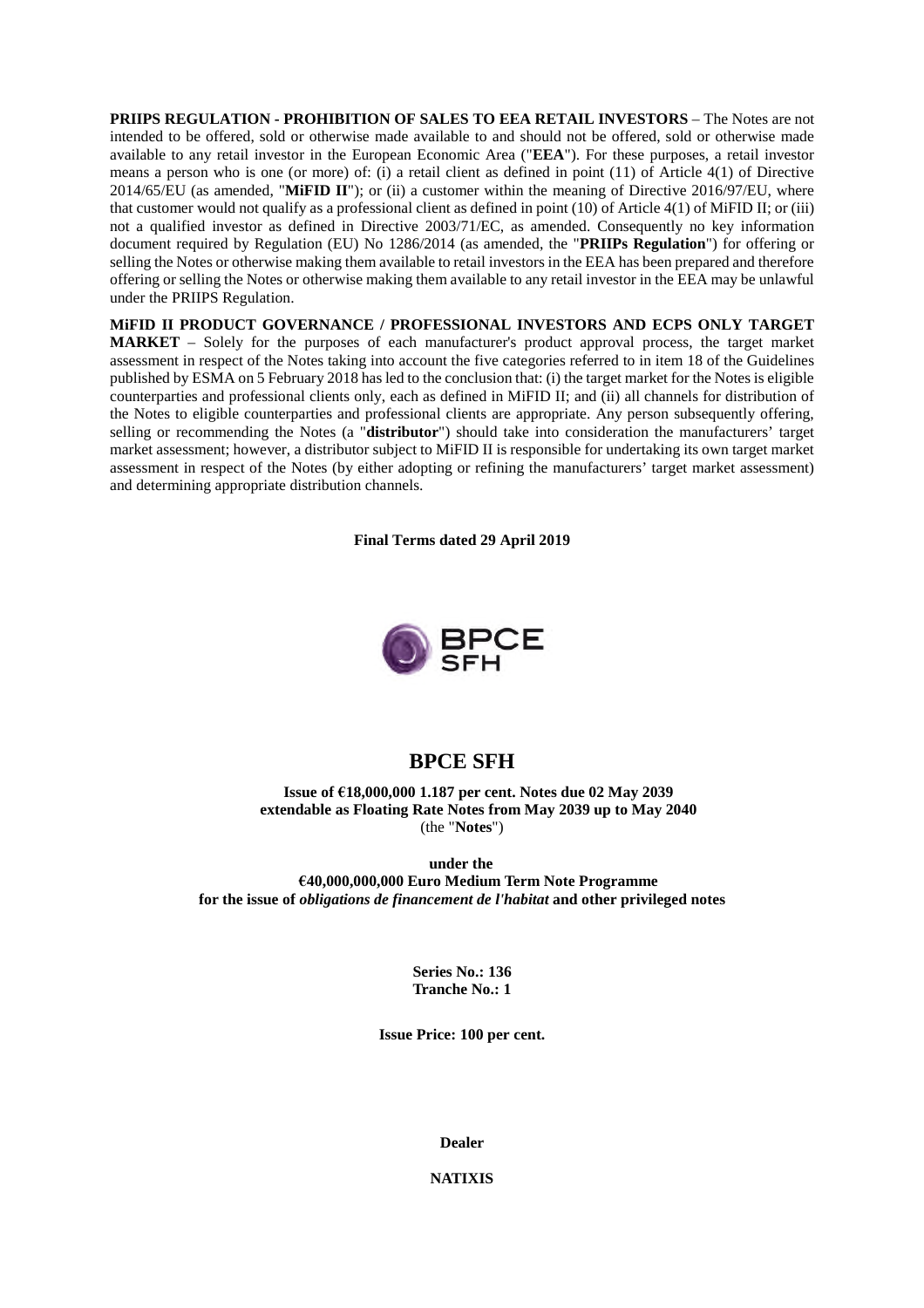#### **PART A - CONTRACTUAL TERMS**

Terms used herein shall be deemed to be defined as such for the purposes of the Conditions set forth in the base prospectus dated 25 May 2018 which received visa No. 18-198 from the *Autorité des marchés financiers* (the "AMF") on 25 May 2018 as supplemented by the supplement dated 5 October 2018 which received visa No. 18- 474 from the AMF on 5 October 2018 (together, the "**Base Prospectus**") which together constitute a base prospectus for the purposes of the Prospectus Directive (as defined below).

This document constitutes the final terms (the "**Final Terms**") relating to the notes described herein (the "**Notes**") for the purposes of Article 5.4 of the Prospectus Directive and must be read in conjunction with such Base Prospectus. Full information on the Issuer and the offer of the Notes is only available on the basis of the combination of these Final Terms and the Base Prospectus. The Base Prospectus and these Final Terms are available for viewing on the websites of BPCE (www.bpce.fr) and of the AMF (www.amf-france.org) and during normal business hours at the registered office of the Issuer and at the specified office of the Paying Agent where copies may be obtained.

"**Prospectus Directive**" means Directive 2003/71/EC of the European Parliament and of the Council of 4 November 2003, as amended, and includes any relevant implementing measure of such directive in each relevant Member State of the European Economic Area.

| 1.  | (i)                                       | <b>Series Number:</b>                | 136                                                                                                                                                                                                                                                                               |  |
|-----|-------------------------------------------|--------------------------------------|-----------------------------------------------------------------------------------------------------------------------------------------------------------------------------------------------------------------------------------------------------------------------------------|--|
|     | (ii)                                      | <b>Tranche Number:</b>               | 1                                                                                                                                                                                                                                                                                 |  |
| 2.  |                                           | <b>Specified Currency:</b>           | Euro (" $\epsilon$ ")                                                                                                                                                                                                                                                             |  |
| 3.  | <b>Aggregate Nominal Amount of Notes:</b> |                                      |                                                                                                                                                                                                                                                                                   |  |
|     | (i)                                       | Series:                              | €18,000,000                                                                                                                                                                                                                                                                       |  |
|     | (ii)                                      | Tranche:                             | €18,000,000                                                                                                                                                                                                                                                                       |  |
| 4.  | <b>Issue Price:</b>                       |                                      | 100 per cent. of the Aggregate Nominal Amount of<br>the Tranche                                                                                                                                                                                                                   |  |
| 5.  | <b>Specified Denomination:</b>            |                                      | €100,000                                                                                                                                                                                                                                                                          |  |
| 6.  | (i)                                       | <b>Issue Date:</b>                   | 2 May 2019                                                                                                                                                                                                                                                                        |  |
|     | (ii)                                      | <b>Interest Commencement Date:</b>   | <b>Issue Date</b>                                                                                                                                                                                                                                                                 |  |
| 7.  | <b>Final Maturity Date:</b>               |                                      | 2 May 2039                                                                                                                                                                                                                                                                        |  |
| 8.  |                                           | <b>Extended Final Maturity Date:</b> | Specified Interest Payment Date falling on, or nearest<br>to, 2 May 2040                                                                                                                                                                                                          |  |
| 9.  | <b>Interest Basis:</b>                    |                                      | <b>Fixed/Floating Rate</b><br>(further particulars specified below)                                                                                                                                                                                                               |  |
| 10. | <b>Redemption/Payment Basis:</b>          |                                      | Subject to any purchase and cancellation or early<br>redemption, the Notes will be redeemed on the Final<br>Maturity Date or the Extended Final Maturity Date, as<br>the case may be at 100 per cent. of their Specified<br>Denomination<br>(further particulars specified below) |  |
| 11. |                                           | <b>Change of Interest Basis:</b>     | Applicable - Fixed/Floating Rate<br>(further<br>particulars<br>specified<br>below<br>in<br>"Fixed/Floating Rate Notes Provisions")                                                                                                                                                |  |
| 12. |                                           | <b>Put/Call Options:</b>             | Not Applicable                                                                                                                                                                                                                                                                    |  |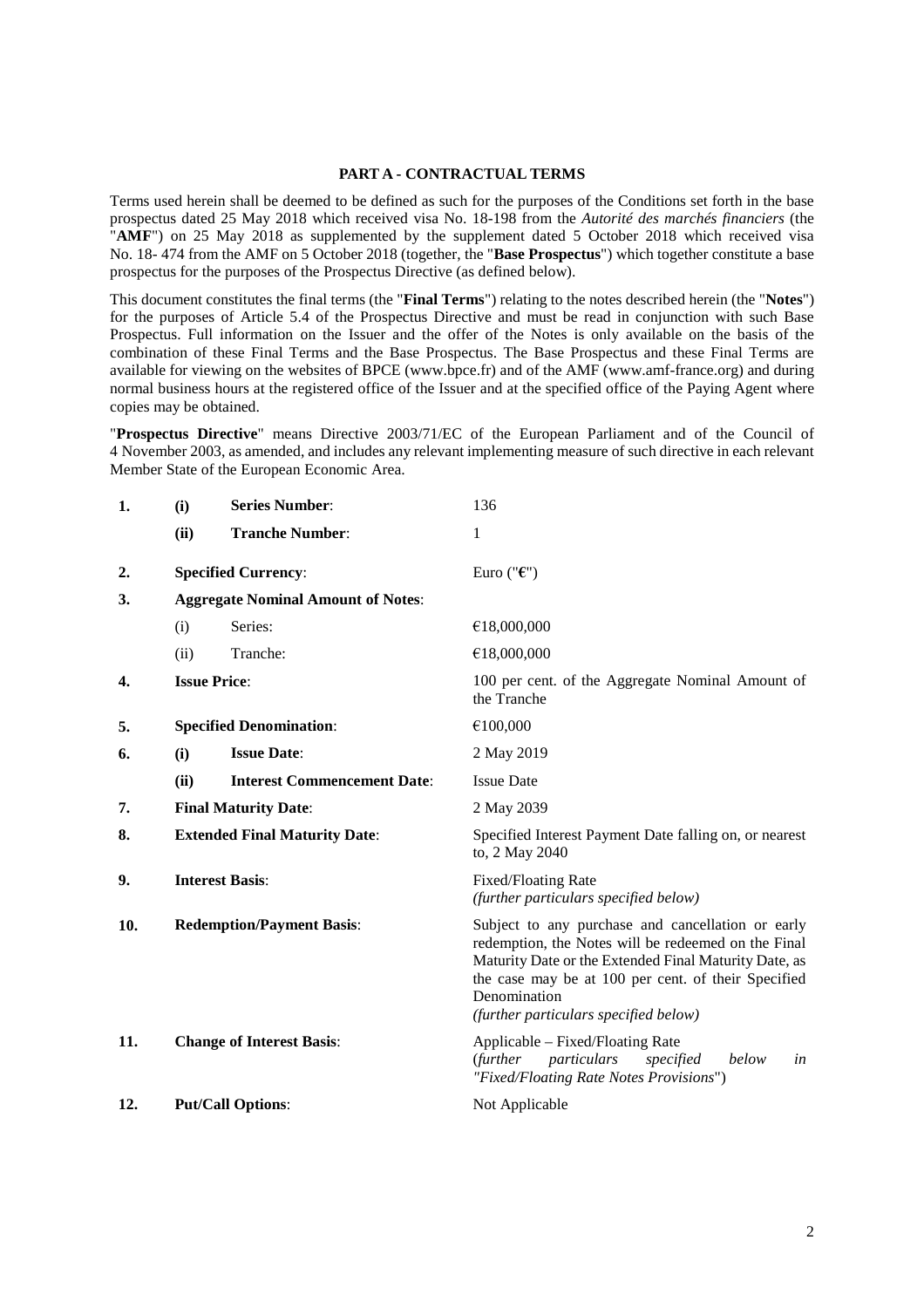| 13.                         | Date of corporate authorisations for    | Decisions of the <i>Conseil d'administration</i> (Board of            |
|-----------------------------|-----------------------------------------|-----------------------------------------------------------------------|
| issuance of Notes obtained: |                                         | Directors) of the Issuer (i) dated 14 December 2018                   |
|                             |                                         | authorising the issue of <i>obligations de financement de</i>         |
|                             |                                         | l'habitat and other resources benefiting from the                     |
|                             |                                         | privilège referred to in Article L.513-11 of the French               |
|                             |                                         | Monetary and Financial Code (Code monétaire et                        |
|                             |                                         | <i>financier</i> ) up to $\epsilon$ 5,500,000,000 for a period of one |
|                             |                                         | year from 14 December 2018 and (ii) dated 26 March                    |
|                             |                                         | 2019 authorising the quarterly programme of                           |
|                             |                                         | borrowings benefiting from such <i>privilège</i> up to                |
|                             |                                         | $\text{\textsterling}2,500,000,000$ for the second quarter of 2019.   |
|                             | PROVISIONS RELATING TO INTEREST PAYABLE |                                                                       |
| 14.                         | <b>Fixed Rate Notes Provisions:</b>     | Applicable before the Switch Date                                     |

| 14. |       | <b>Fixed Rate Notes Provisions:</b>                              | Applicable before the Switch Date                                                                                                                                                                                                                                                                                                                                                                                                                                                                                                                                  |
|-----|-------|------------------------------------------------------------------|--------------------------------------------------------------------------------------------------------------------------------------------------------------------------------------------------------------------------------------------------------------------------------------------------------------------------------------------------------------------------------------------------------------------------------------------------------------------------------------------------------------------------------------------------------------------|
|     | (i)   | Rate of Interest:                                                | 1.187 per cent. <i>per annum</i> payable annually in arrear                                                                                                                                                                                                                                                                                                                                                                                                                                                                                                        |
|     | (ii)  | <b>Interest Payment Dates:</b>                                   | 2 May in each year, from and including 2 May 2020 up<br>to and including the Final Maturity Date                                                                                                                                                                                                                                                                                                                                                                                                                                                                   |
|     | (iii) | <b>Fixed Coupon Amount:</b>                                      | Rate of Interest $\times$ Specified Denomination $\times$ Day Count<br>Fraction (i.e. $\epsilon$ 1,187 per Note of $\epsilon$ 100,000 Specified<br>Denomination)                                                                                                                                                                                                                                                                                                                                                                                                   |
|     | (iv)  | <b>Broken Amount:</b>                                            | Not Applicable                                                                                                                                                                                                                                                                                                                                                                                                                                                                                                                                                     |
|     | (v)   | Day Count Fraction (Condition $5(a)$ ):                          | Actual/Actual-ICMA Unadjusted                                                                                                                                                                                                                                                                                                                                                                                                                                                                                                                                      |
|     | (vi)  | <b>Determination Dates:</b>                                      | 2 May in each year                                                                                                                                                                                                                                                                                                                                                                                                                                                                                                                                                 |
|     | (vii) | Payment on non-Business Days:                                    | As per the Conditions                                                                                                                                                                                                                                                                                                                                                                                                                                                                                                                                              |
| 15. |       | <b>Floating Rate Notes Provisions:</b>                           | Applicable after the Switch Date                                                                                                                                                                                                                                                                                                                                                                                                                                                                                                                                   |
|     | (i)   | <b>Interest Periods:</b>                                         | The period from and including the Final Maturity Date<br>to but excluding the first Specified Interest Payment<br>Date and each successive period from and including a<br>Specified Interest Payment Date to but excluding the<br>next succeeding Specified Interest Payment Date, up to<br>and excluding the Extended Final Maturity Date or, if<br>earlier, the Specified Interest Payment Date on which<br>the Notes are redeemed in full, all such dates being<br>subject to adjustment in accordance with the Business<br>Day Convention set out in (v) below |
|     | (ii)  | Specified Interest Payment Dates:                                | Payable monthly in arrear on the $2th$ of each month from<br>and including 2 June 2039 up to and including 2 May<br>2040, all such dates being subject to adjustment in<br>accordance with the Business Day Convention set out in<br>$(v)$ below                                                                                                                                                                                                                                                                                                                   |
|     | (iii) | First Specified Interest Payment Date:                           | Specified Interest Payment Date falling on, or nearest to,<br>2 June 2039                                                                                                                                                                                                                                                                                                                                                                                                                                                                                          |
|     | (iv)  | <b>Interest Period Date:</b>                                     | Specified Interest Payment Date                                                                                                                                                                                                                                                                                                                                                                                                                                                                                                                                    |
|     | (v)   | <b>Business Day Convention:</b>                                  | Modified<br>Following<br><b>Business</b><br>Convention,<br>Day<br>Adjusted                                                                                                                                                                                                                                                                                                                                                                                                                                                                                         |
|     | (vi)  | Business Centre (Condition $5(a)$ ):                             | Target                                                                                                                                                                                                                                                                                                                                                                                                                                                                                                                                                             |
|     | (vii) | Manner in which the Rate of Interest<br>is/are to be determined: | <b>Screen Rate Determination</b>                                                                                                                                                                                                                                                                                                                                                                                                                                                                                                                                   |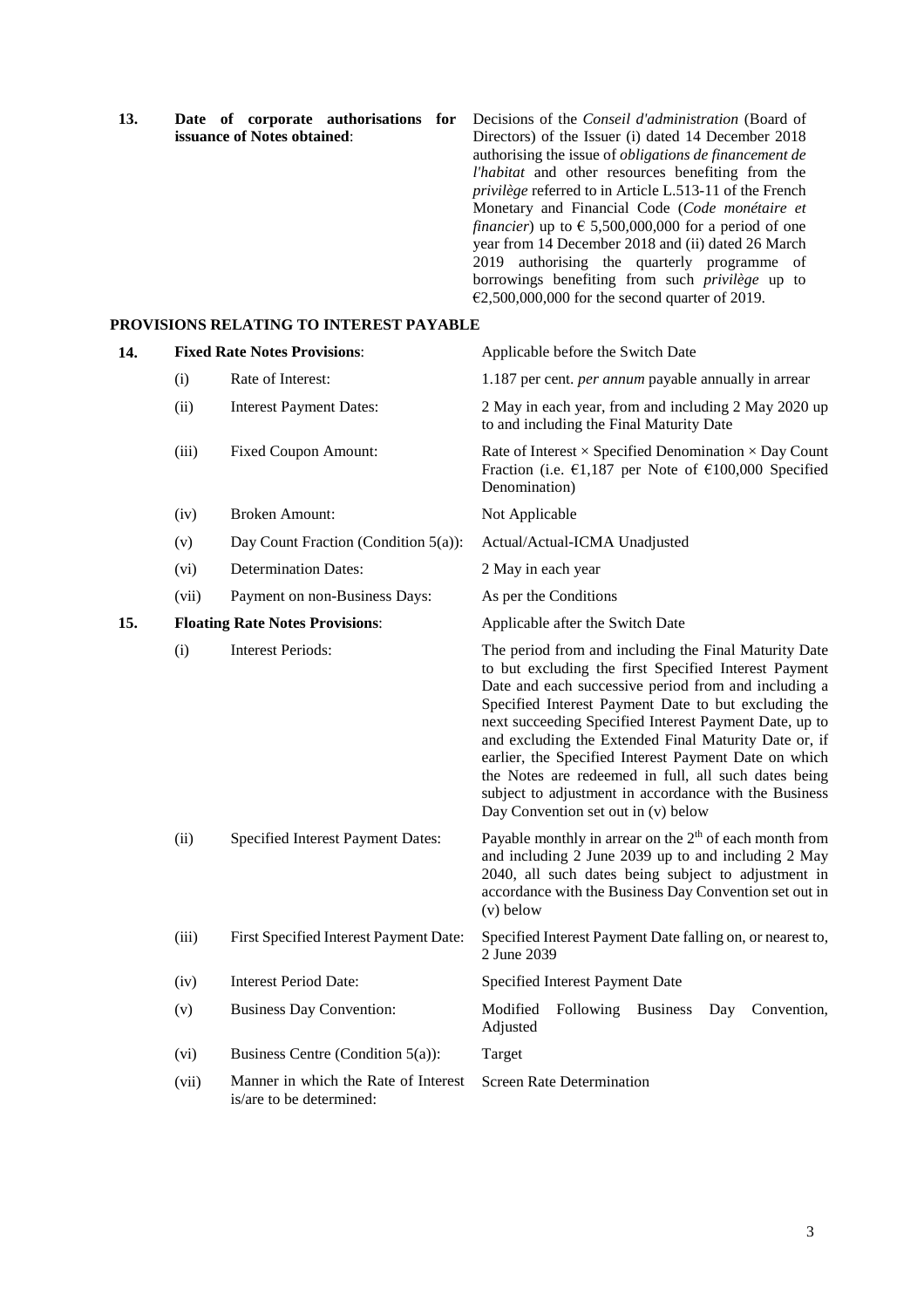|     | (viii)                                       | Party responsible for calculating the<br>Rate of Interest and/or Interest<br>Amount (if not the Note Calculation<br>Agent): | Not Applicable                                                                                                                                                    |
|-----|----------------------------------------------|-----------------------------------------------------------------------------------------------------------------------------|-------------------------------------------------------------------------------------------------------------------------------------------------------------------|
|     | (ix)                                         | Screen<br>Rate<br>Determination<br>(Condition $5(c)(iii)(C)$ ):                                                             | Applicable                                                                                                                                                        |
|     |                                              | Relevant Rate:                                                                                                              | EURIBOR 1 month                                                                                                                                                   |
|     |                                              | <b>Interest Determination Dates:</b>                                                                                        | Two (2) TARGET Business Days prior to the first day<br>in each Interest Period                                                                                    |
|     |                                              | Relevant Screen Page:<br>$\overline{\phantom{0}}$                                                                           | <b>Reuters EURIBOR01</b>                                                                                                                                          |
|     |                                              | Relevant Screen Page Time:                                                                                                  | Not Applicable                                                                                                                                                    |
|     | (x)                                          | (Condition<br>FBF<br>Determination<br>$5(c)(iii)(B))$ :                                                                     | Not Applicable                                                                                                                                                    |
|     | $(x_i)$                                      | <b>ISDA</b><br>Determination<br>(Condition<br>$5(c)(iii)(A))$ :                                                             | Not Applicable                                                                                                                                                    |
|     | (xii)                                        | Margin:                                                                                                                     | $+0.19$ per cent. <i>per annum</i>                                                                                                                                |
|     | (xiii)                                       | Rate Multiplier:                                                                                                            | Not Applicable                                                                                                                                                    |
|     | (xiv)                                        | Minimum Rate of Interest:                                                                                                   | 0.00 per cent. per annum                                                                                                                                          |
|     | $\left( xy\right)$                           | Maximum Rate of Interest:                                                                                                   | Not Applicable                                                                                                                                                    |
|     | (xvi)                                        | Day Count Fraction (Condition $5(a)$ ):                                                                                     | Actual/360, Adjusted                                                                                                                                              |
| 16. |                                              | <b>Fixed/Floating Rate Notes Provisions:</b>                                                                                | Applicable                                                                                                                                                        |
|     | (i)                                          | Issuer Change of Interest Basis:                                                                                            | Not Applicable                                                                                                                                                    |
|     | (ii)                                         | Automatic Change of Interest<br>Basis:                                                                                      | Applicable                                                                                                                                                        |
|     | (iii)                                        | Rate of Interest applicable to the<br>Interest Periods preceding the Switch<br>Date (excluded):                             | Determined in accordance with Condition 5(b), as<br>though the Note was a Fixed Rate Note with further<br>variables set out in item 14 of these Final Terms       |
|     | (iv)                                         | Rate of Interest applicable to the<br>Interest Periods following the Switch<br>Date (included):                             | Determined in accordance with Condition $5(c)$ , as<br>though the Note was a Floating Rate Note with further<br>variables set out in item 15 of these Final Terms |
|     | (v)                                          | <b>Switch Date:</b>                                                                                                         | 2 May 2039                                                                                                                                                        |
|     | (vi)                                         | Minimum notice period required for<br>notice from the Issuer:                                                               | Not Applicable                                                                                                                                                    |
| 17. |                                              | <b>Zero Coupon Notes Provisions</b>                                                                                         | Not Applicable                                                                                                                                                    |
|     |                                              | PROVISIONS RELATING TO REDEMPTION                                                                                           |                                                                                                                                                                   |
| 18. | <b>Call Option:</b>                          |                                                                                                                             | Not Applicable                                                                                                                                                    |
| 19. | <b>Put Option:</b>                           |                                                                                                                             | Not Applicable                                                                                                                                                    |
| 20. | <b>Final Redemption Amount of each Note:</b> |                                                                                                                             | €100,000 per €100,000 in Specified Denomination                                                                                                                   |
| 21. | <b>Redemption by Instalment:</b>             |                                                                                                                             | Not Applicable                                                                                                                                                    |
| 22. | <b>Early Redemption Amount:</b>              |                                                                                                                             |                                                                                                                                                                   |
|     |                                              | Early Redemption Amount of each Note<br>payable on early redemption as set out in the<br>Terms and Conditions:              | €100,000 per €100,000 in Specified Denomination                                                                                                                   |
| 23. |                                              | <b>Purchases (Condition 6(h)):</b>                                                                                          | The Notes purchased may be held and resold as set<br>out in the Terms and Conditions                                                                              |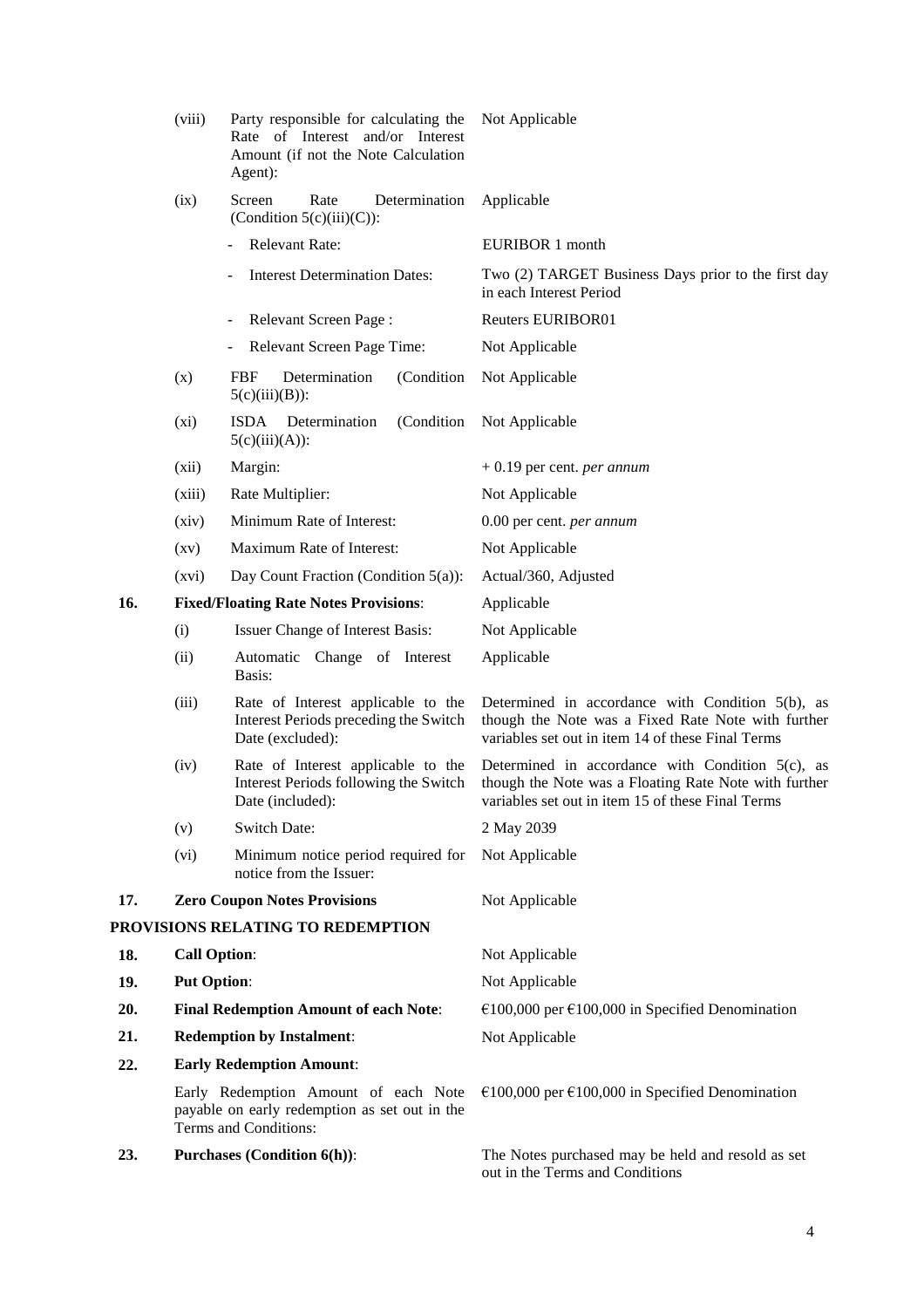### **GENERAL PROVISIONS APPLICABLE TO THE NOTES**

| 24. | <b>Governing law:</b>                                                                                                                                  |                                | French law                      |
|-----|--------------------------------------------------------------------------------------------------------------------------------------------------------|--------------------------------|---------------------------------|
| 25. |                                                                                                                                                        | <b>Form of Notes:</b>          | Dematerialised Notes            |
|     | Form of Dematerialised Notes:<br>(i)                                                                                                                   |                                | Bearer form <i>(au porteur)</i> |
|     | (ii)                                                                                                                                                   | <b>Registration Agent:</b>     | Not Applicable                  |
|     | (iii)                                                                                                                                                  | Temporary Global Certificate:  | Not Applicable                  |
| 26. | <b>Financial Centre or other special provisions</b><br>Not Applicable<br>relating to payment dates for the purposes<br>of Condition $7(g)$ :           |                                |                                 |
| 27. | Not Applicable<br>Talons for future Coupons or Receipts to be<br>attached to Definitive Materialised Notes<br>(and dates on which such Talons mature): |                                |                                 |
| 28. |                                                                                                                                                        | <i>Masse</i> (Condition 10):   |                                 |
|     | (i)                                                                                                                                                    | Representative                 | As per Condition 10             |
|     | (ii)                                                                                                                                                   | Alternative Representative     | As per Condition 10             |
|     | (iii)                                                                                                                                                  | Remuneration of Representative | As per Condition 10             |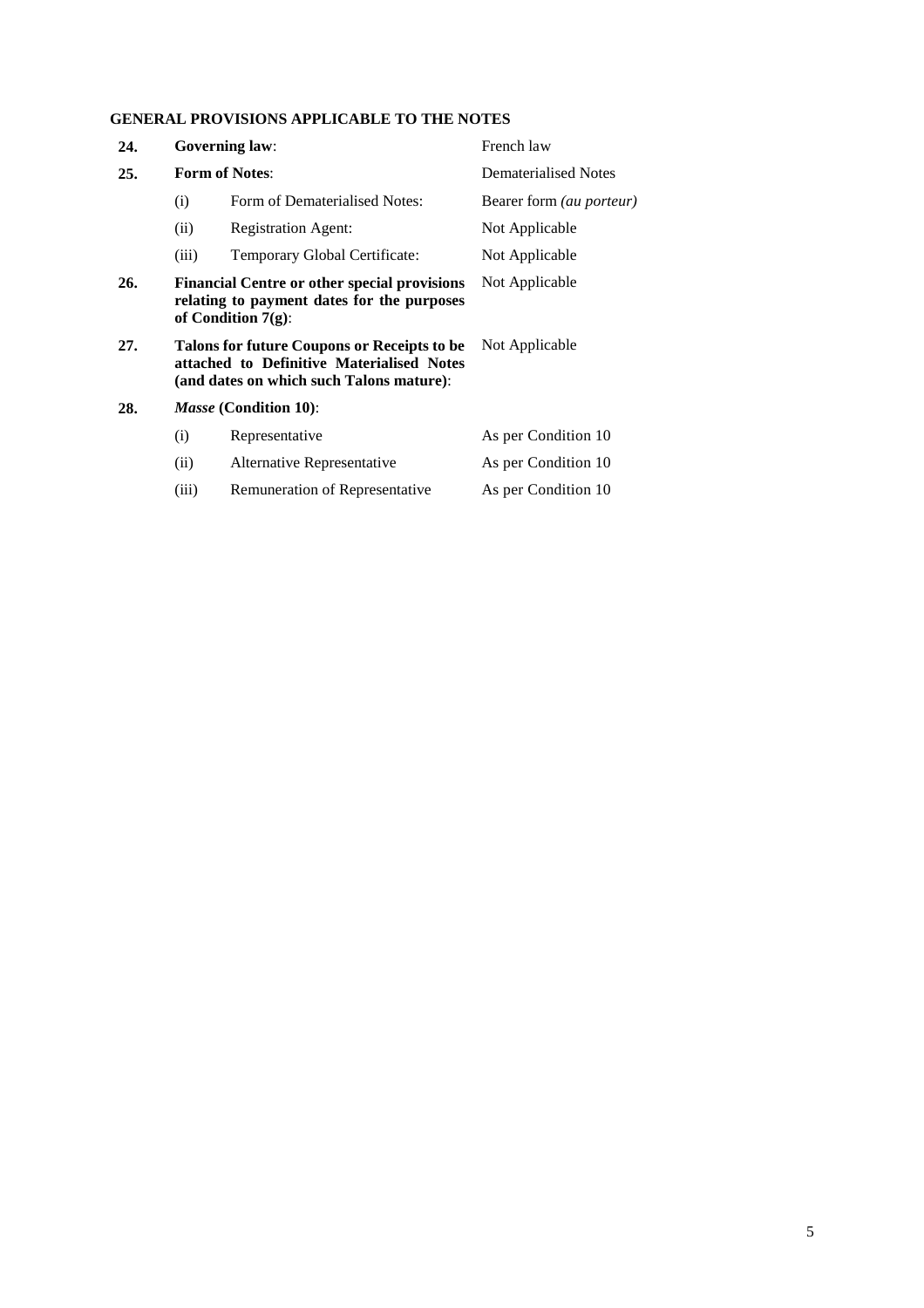### **RESPONSIBILITY**

I accept responsibility for the information contained in these Final Terms. Signed on behalf of BPCE SFH: By: Mr Jean-Philippe BERTHAUT, Directeur Général Délégué

Duly authorised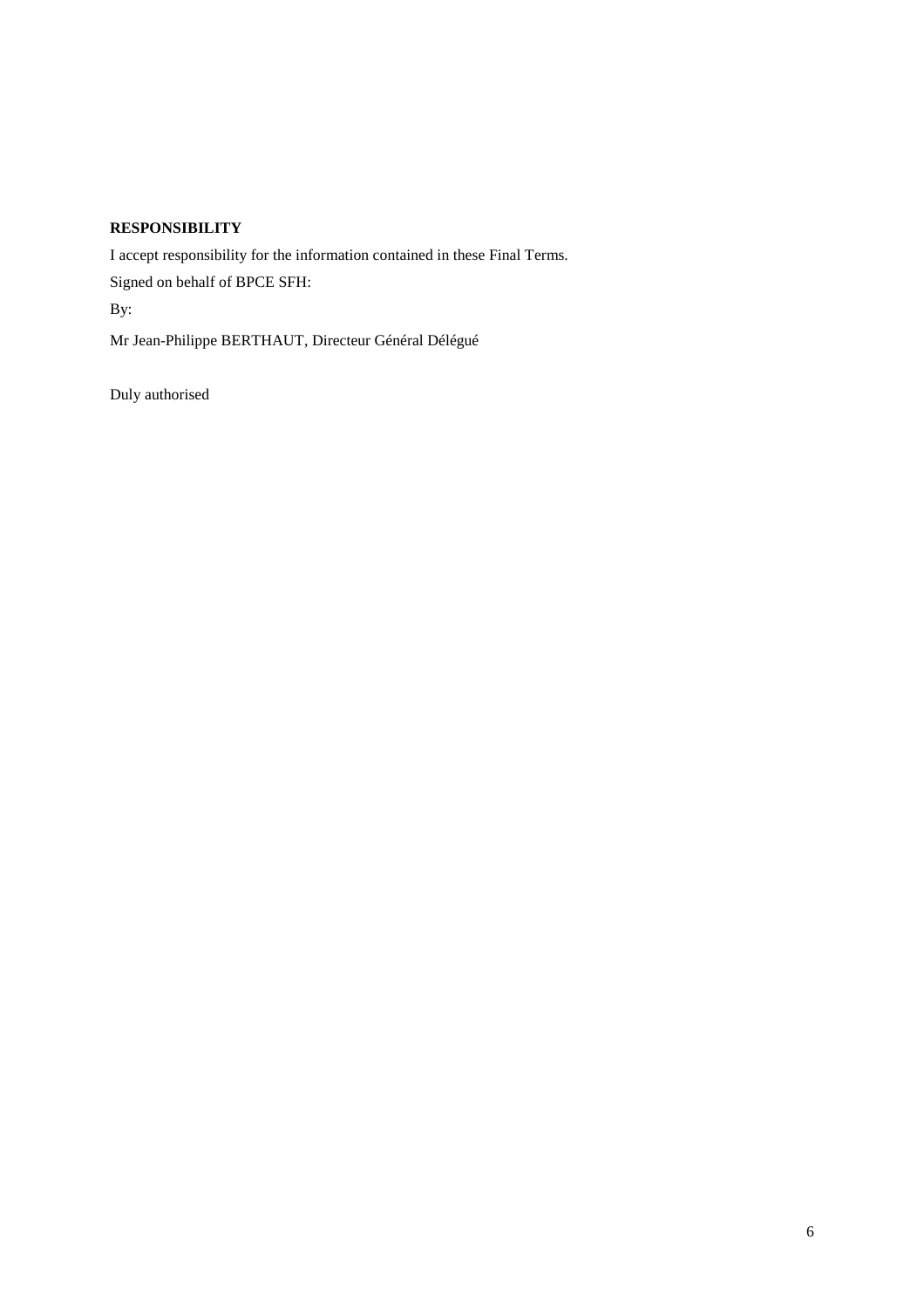### **PART B - OTHER INFORMATION**

### **1. LISTING AND ADMISSION TO TRADING**

| (i)   | Listing:                                                                                                                                                                                               | <b>Euronext Paris</b>                                                                                                                                                                                                                                                                                                                                                                                                                                                      |
|-------|--------------------------------------------------------------------------------------------------------------------------------------------------------------------------------------------------------|----------------------------------------------------------------------------------------------------------------------------------------------------------------------------------------------------------------------------------------------------------------------------------------------------------------------------------------------------------------------------------------------------------------------------------------------------------------------------|
| (ii)  | (a) Admission to trading:                                                                                                                                                                              | Application has been made by the Issuer (or on its<br>behalf) for the Notes to be admitted to trading on<br>Euronext Paris with effect from the Issue Date                                                                                                                                                                                                                                                                                                                 |
|       | (b) Regulated Markets or equivalent markets<br>on which, to the knowledge of the Issuer,<br>securities of the same class of the Notes to be<br>admitted to trading are already admitted to<br>trading: | Not Applicable                                                                                                                                                                                                                                                                                                                                                                                                                                                             |
| (iii) | Estimate of total expenses related to $£12,625$<br>admission to trading:                                                                                                                               |                                                                                                                                                                                                                                                                                                                                                                                                                                                                            |
| 2.    | <b>RATINGS</b>                                                                                                                                                                                         |                                                                                                                                                                                                                                                                                                                                                                                                                                                                            |
|       | Ratings:                                                                                                                                                                                               | The Notes are expected to be rated:                                                                                                                                                                                                                                                                                                                                                                                                                                        |
|       |                                                                                                                                                                                                        | AAA by Standard & Poor's Credit Market Services<br>Europe Limited; and                                                                                                                                                                                                                                                                                                                                                                                                     |
|       |                                                                                                                                                                                                        | Aaa by Moody's Investors Service Ltd.                                                                                                                                                                                                                                                                                                                                                                                                                                      |
|       |                                                                                                                                                                                                        | Each of the above agencies is established in the<br>European Union and registered under Regulation (EC)<br>No. 1060/2009 of the European Parliament and the<br>Council of 16 September 2009 on credit rating<br>agencies, as amended (the "CRA Regulation") and<br>included in the list of registered credit rating agencies<br>published on the website of the European Securities<br>and Markets Authority (www.esma.europa.eu) in<br>accordance with the CRA Regulation |
| 2     | INTEDECTC OF NATUDAL AND LECAL DEDCONG INVOLVED IN THE ICCUP                                                                                                                                           |                                                                                                                                                                                                                                                                                                                                                                                                                                                                            |

### **3. INTERESTS OF NATURAL AND LEGAL PERSONS INVOLVED IN THE ISSUE**

Save as discussed in sections "Subscription and Sale" and "Risk factors – Risks related to the Issuer - Certain conflicts of interest" of the Base Prospectus, so far as the Issuer is aware, no person involved in the offer of the Notes has an interest material to the issue.

## **4. YIELD**

|    |                                                                   | Indication of yield:                                                                                                                           | 1.187 per cent. per annum |
|----|-------------------------------------------------------------------|------------------------------------------------------------------------------------------------------------------------------------------------|---------------------------|
| 5. |                                                                   | <b>OPERATIONAL INFORMATION</b>                                                                                                                 |                           |
|    |                                                                   | <b>ISIN</b> Code:                                                                                                                              | FR0013417375              |
|    | Common Code:                                                      |                                                                                                                                                | 198946699                 |
|    |                                                                   | Depositaries:                                                                                                                                  |                           |
|    | (a)                                                               | Euroclear France to act as Central Yes<br>Depositary:                                                                                          |                           |
|    | (b)                                                               | Common Depositary for Euroclear<br>Bank and Clearstream Banking, S.A.:                                                                         | - No                      |
|    |                                                                   | Any clearing system other than Euroclear Not Applicable<br>Bank SA/NV and Clearstream Banking,<br>S.A. and the relevant identification number: |                           |
|    | Delivery:                                                         |                                                                                                                                                | Delivery against payment  |
|    | Names and addresses of additional Paying Not Applicable<br>Agent: |                                                                                                                                                |                           |